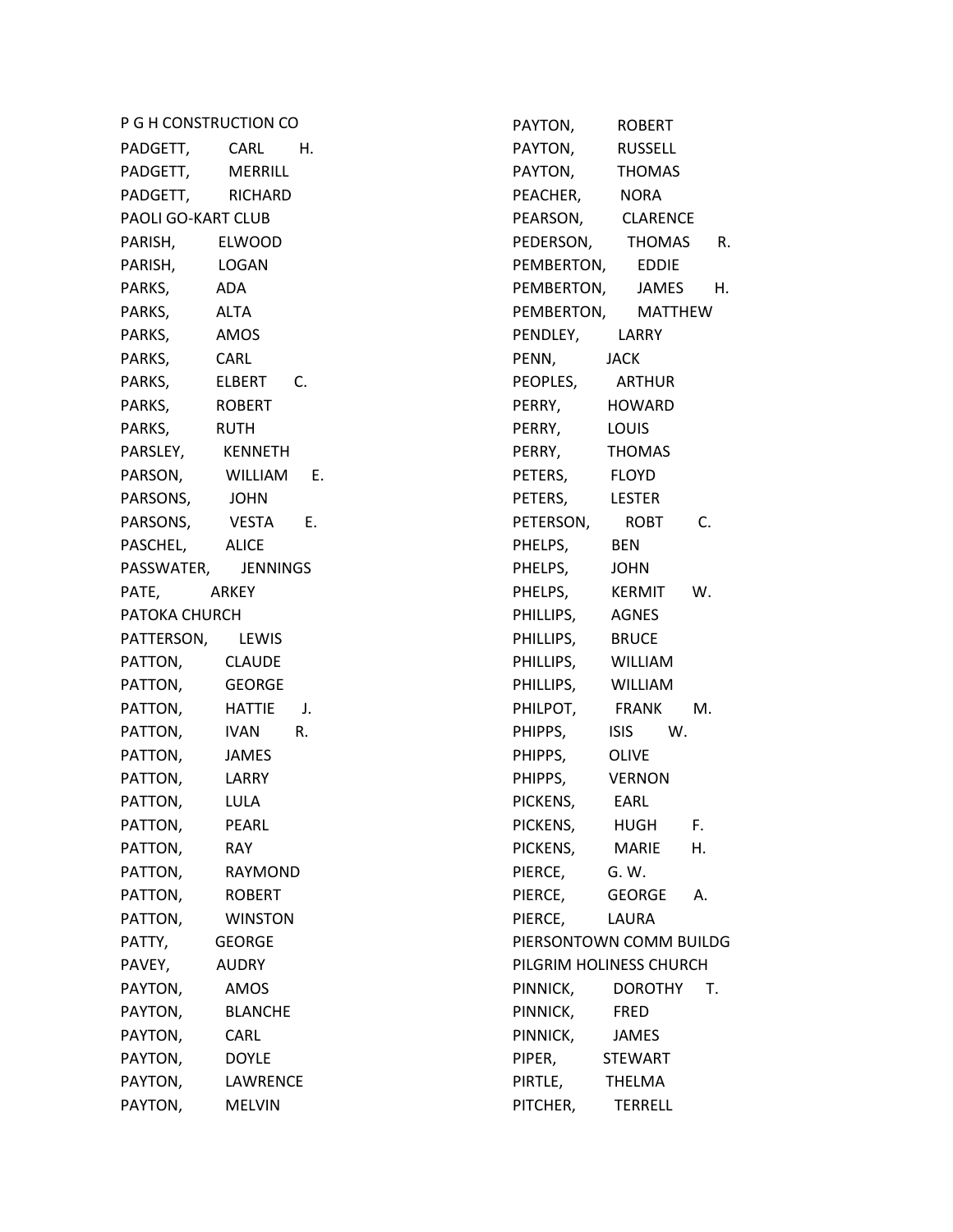PITTMAN, ALBERT PITTMAN, BILL M. PITTMAN, BOBBIE PITTMAN, BOBBY G. PITTMAN, JOHN V. PITTMAN, KEN R. PITTMAN, OPAL PITTMAN, RUSSELL PLURIS, ADDIE PLURIS, GERENE POE, NORMAN POE, PAUL PONDEROSA RANCH PORTER, ELMER PORTER, HARRY JR. PORTER, MARGARET POWELL, HAZEL POWELL, ROSCOE POWELL, WALTER C. PRIDEMORE, CHLS PRIDEMORE, JAMES PRIDEMORE, ROBERT PRINDLE, HELEN PRITCHARD, HAZEL PROSSER, MARIE PROSSER, PAUL BJR PRUETT, BEATRICE PRUETT, CHESTER PRUETT, COURTLAND PRUETT, EVERETT PRUETT, FREIDA PRUETT, LOREN PRUETT, MABEL PUCKETT, C. C. PUGH, CYRHL PUGH, ELLA PULLIAM, HERMAN PURDUE UNIVERSITY PURKHISER, JOHN PURLEE, B. J. PURLEE, GRANT PURLEE, GRANT PURLEE, JANICE

QUAKENBUSH, WILLIAM H. QUALKENBUSH, MAE C. QUALKENBUSH, OLLIS QUALKENBUSH, W. C. QUALKENBUSH, WILLARD QUALKINBUSH, ARTHUR QUALKINBUSH, CHARLES QUALKINBUSH, DON QUALKINBUSH, EVA QUALKINBUSH, EVELYN QUALKINBUSH, GENEVA J. QUALKINBUSH, HARLEY QUALKINBUSH, LESLIE QUALKINBUSH, MILDRED QUILLIAM, BOB RADCLIFF, BEN RADCLIFF, CELVESTER RADCLIFF, CHESTER RADCLIFF, JOHN T. RADCLIFF, JOHNNIE RADCLIFF, NELLIE RADCLIFF & BERRY RAFTIS, NICK RAGAINS, WALTER RAGENS, JAMES RAGSDALE, CHARLES RAGSDALE, LARRY G. RAGSDALE, LUTHER RAGSDALE, RAEOUL RAINEY, ALFRED RAINEY, CLIFFORD RAINEY, FRED RAINEY, HUBERT RAINEY, LAURA RAINEY, SILVESTER RALSTON & CROWE RAMSBACKER, BERTIE E. RAMSEY, AVIL RAMSEY, JOHN W. RANEY, MABLE RANKINS, CLAUDE RATLIFF, DAVID RAWLINGS, LUCILLE M.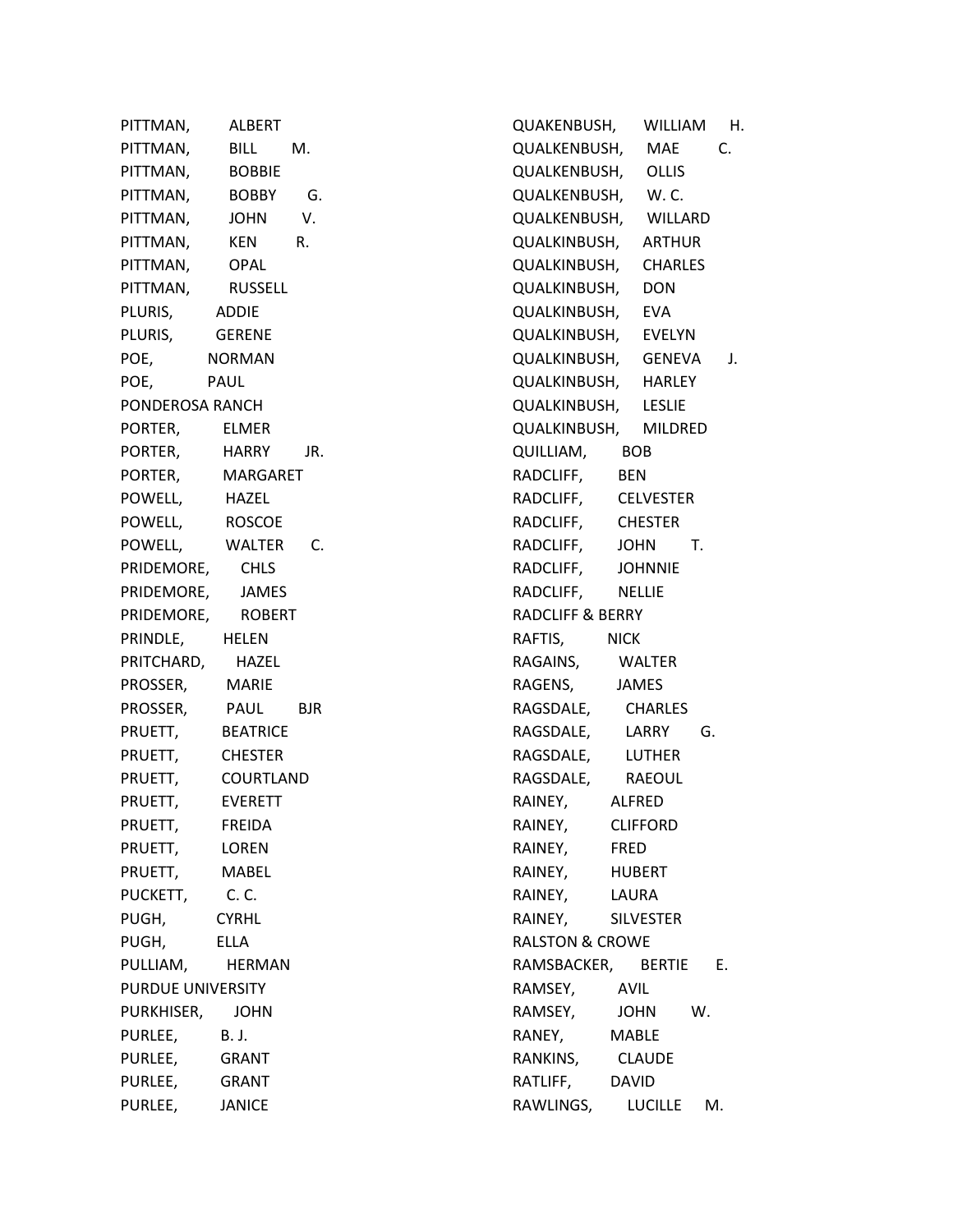RAY, CURTIS RAY, GERALD RAY, HOMER RAY, MARVIN RAY, RALPH RAY, THOMAS RAY, WILLIAM RAYHILL, HERSCHEL RAYHILL, IRENE REASOR, GLENN RED QUARRY PARSONAGE REDDELL, CLAYTON REDDING, R. H. REDENBAUGH, FRED REED, JAMES L. REEL, MARTIN REGO CHURCH REID, OWEN REIKES, JEROME REINEIR, JOE RENN, JACK REYNOLDS, BETTY REYNOLDS, LESLEY REYNOLDS, PAUL L. REYNOLDS, ROY REYNOLDS, SAM REYNOLDS, TESSIE REYNOLDS, WALTER REZAC, RUSSELL RICHARDSON, CHARLES RICHARDSON, E. M. RICHARDSON, L. J. RICHARDSON, MILDRED W. RICHASON, EARL M. RICHEY, GARY RIDER, PRESTON RIESTER, JAMES RIESTER, JOHN RIESTER, RAYMOND RIGGLE, ARTHUR RIGGLE, WARREN RIGGS, RALPH RILEY, BILL

RILEY, GLEN RILEY, STELLA RINKER, FRANK RITCHISON, ROY R. RITZ RESTAURANT (WIMMER) ROACH, EDMOND ROACH, GLENWOOD ROACH, LEO ROACH, LILLIAN B. ROACH, RALPH ROACH, ROBERT ROBBINS, CLAUDE ROBBINS, JOHN ROBBINS, JOHN ROBBINS, WILLIAM ROBERTS, BAILEY ROBERTS, CLINTON ROBERTS, DENNIS W. ROBERTS, JESS ROBERTS, JOHN ROBERTS, MARGARET ROBERTS, RUTH ROBERTS, SARAELLEN ROBERTS, TOM ROBINSON, FRANK ROBINSON, WILLIS ROBISON, JOHN RODGERS, JIM RODMAN, ELMER ROIDEFF, JOHN ROLL, IMOGENE ROLL, MARGARET T. ROMINGER, GEORGE ROMINGER, MARVIN ROMINGER, PAUL ROOT, MELVIN ROSE, PATRICIA ROSENBAUM, CATHERINE ROSENBAUM, DALE ROSENBAUM, EUGENE ROSENBAUM, PAUL M. ROSENBAUM, WILLIAM ROSS, JACKSON